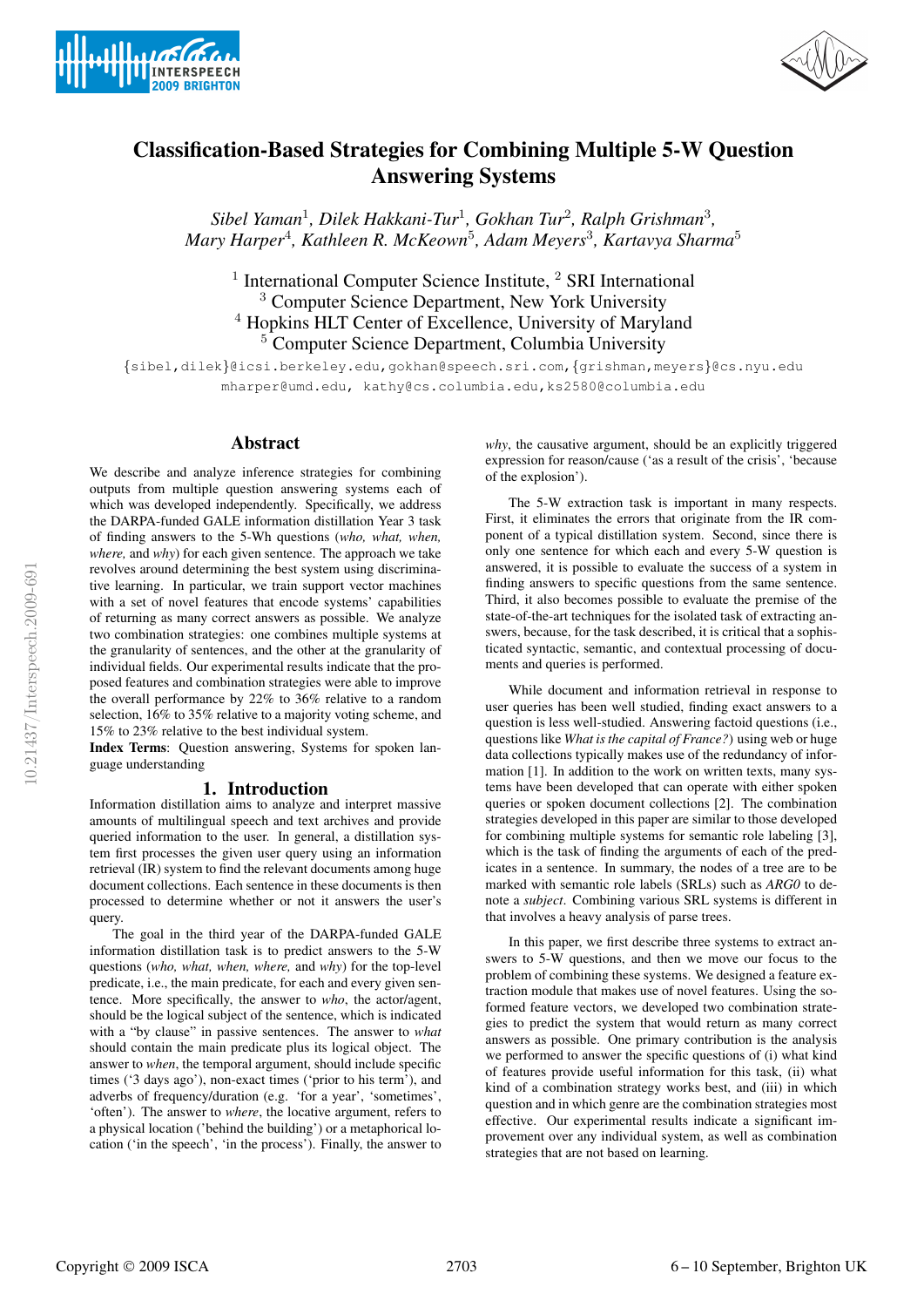# 2. Answering 5-W Questions

The GALE information distillation task specifies finding answers to sentences in one of four genres: newswire (NW), web text (WT), broadcast news (BN), and broadcast conversations (BC). Answers are judged "*correct*" only if they either correctly identify a null answer (i.e., there is no answer to be returned) or correctly extract an answer that is present in the sentence. Answers are not penalized for including extra text *excluding* text from another answer or text from another top-level predicate.

#### 2.1. UMD Parser

We have found that training a parser that matches the genre was of critical importance. For this reason, in University of Maryland (UMD) parser, we have re-implemented and enhanced the Berkeley parser [4] in several ways. While the enhancements to the parser are important, it is even more important to train grammars matched to the conditions of use. Therefore, our genre-specific English grammars were trained by subsampling from available treebanks (WSJ, BN, Brown, Fisher, and Switchboard) after some genre-specific text transformations. For informal speech, we replaced symbolic expressions with verbal forms and removed punctuation, edits, and case. We also utilized a large amount (210K to 300K sentences) of genrematched self-labeled training parses in training these grammars. We also trained grammars with a subset of function tags annotated in the treebank that indicate case role information (e.g., SBJ, OBJ, LOC, TMP, MNR) in order to produce function tags. Using these parsers, we obtained  $F_1$  measures of 91.7% on WSJ section 23 training on WSJ (not including dev and test), 90.45% on 10% of the labeled data drawn from English BN, and 87.84% on English Fisher on 10% of the labeled data drawn from Fisher.

#### 2.2. Individual Systems for Answering 5-W Questions

We developed three systems to answer 5-W questions: one at ICSI/SRI, one at NYU, and one at Columbia University. We will refer to these systems as System A, System B, and System C, respectively.

System A works in two steps: The first step is a cascade of several operations to determine one top-level predicate using UMD parser, including detecting and marking quotations, removing conditional clauses, processing conjunction of sentences and conjunction of verb phrases so that only one toplevel predicate remains, and detecting passive sentences. The second step starts with an analysis of the sentence structure since the positions of constituents in the sentence depend on the sentence structure. Once the sentence is categorized according to its structure, a set of linguistically-motivated handcrafted rules is applied to extract answers. These rules make use of the bracketed syntactic parse trees with function tags produced by the UMD parser.

System B uses a Grammatical and Logical Argument Framework (GLARF)-based program [5] to recognize logical relations between words, such as subject, object, and indirect object. The GLARF system regularizes these relations across passive, relative clauses, coordinate structures, and so on. The 5Ws are read off of these relations, mapping the logical subject to *who*, the verb plus one core argument to *what*, temporal adverbials to *when*, and so on. 5-W output was calculated for GLARF output of both the Charniak parser [6] and the UMD parser, using heuristics to choose between the two (the one with more non-null answers, etc.). If neither of these systems produced output that included a verb in the WHAT slot, a secondary string-based set of heuristics was used to fill the 5W slots. Typically, the backup system fired only when both parsers failed or

produced nonsensical output.

System C was developed specifically for handling the noisy sentences resulting from ASR by a series of fall-back systems. We developed a set of information extraction patterns, trained over speech data, to identify the top level predicate using the dependency tree and function tags produced by the UMD parser tuned for speech. If a unique predicate was found, then the function tags, along with time and location named entities, were used to extract the 5Ws from the sentence. If no unique predicate was found, then a disfluency removal algorithm was applied and the same IE patterns were then applied to the dependency tree produced by the Stanford Parser to identify the toplevel predicate and its arguments. If this method failed, then System C falls back to the use of NYU's Jet system to perform chunking and a different set of information extraction patterns.

# 3. Combining Multiple Answers

When only automatically generated syntactic parse trees are available, the quality of the available information substantially degrades. The automatic transcriptions of audio input present many challenges as they do not contain punctuation, include disfluencies, and often have segmentation issues. Under such real-world conditions, a combination of several modules each of which presents a different view provides a mechanism to overcome the shortcomings of individual modules.

#### 3.1. Feature Extraction

It was found that the performance of a 5-W question answering system correlates with some higher-level features, which are summarized in Table 1. These features can be categorized as follows:

• *System Level Features*: The features numbered (1) through (6) encode system-specific answer construction mechanism. For instance, a system might be failing in answering *who* in passive sentences that can be detected by a "non-null answer to *who*" (feature (2)).

• *System Agreement Features*: Features of type (7) compare answers from different systems. The rationale for these features is that if any two systems have overlapping answers, then it is more likely that their answers are correct. In the meantime, if two systems agree on their predicates, then some of their answers should agree or overlap.

• *Syntactic Features*: The features numbered (8) capture whether one should be expecting a locative, temporal, or causative argument to be non-null.

• *Sentence Level Features*: The features numbered (9) and (10) are found by analyzing the given sentence itself.

System level features are extracted from each of the three systems separately as these depend on the system. These features are then concatenated with other features and used to train classifiers.

#### 3.2. Training Discriminative Classifiers

The answers are selected from one system only depending on *some prediction score that indicates how likely it is that a selected system will return as many correct answers as possible*. Since it is possible more than one system to be the highest scoring, this is a *multiclass multilabel classification* problem.

Since the arguments are dependent on the predicate chosen, we do not mix and match fields. Even when two systems select the same top-level predicate, their answers might be different, because, in some cases, constituents may answer more than one question. For instance, for the sentence "*She was depressed after the car accident*", the constituent "*after the car accident*" is allowed to answer either one of the *when* and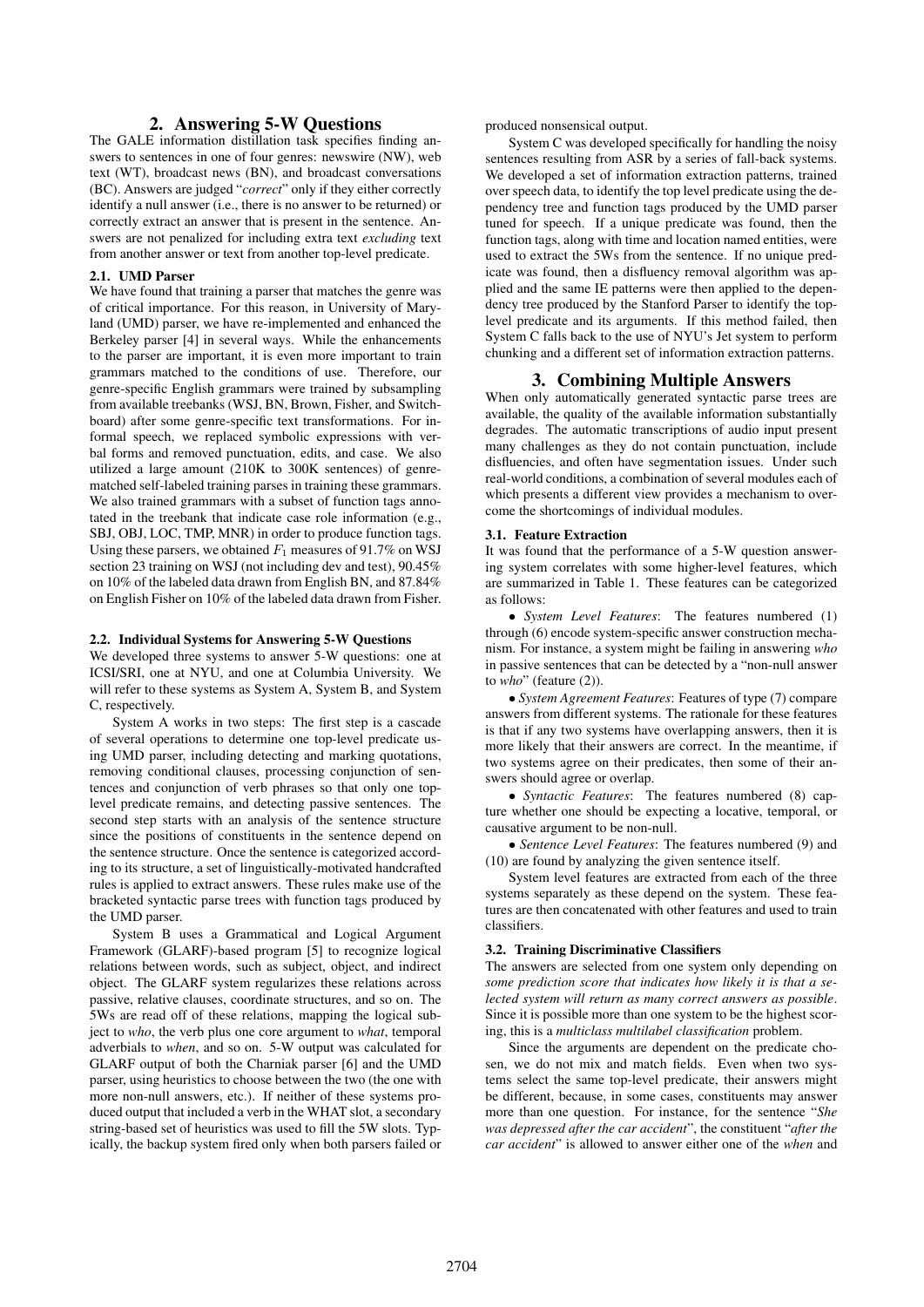Table 1: The rationale of features extracted for combining multiple 5-W systems. Classification-based approach takes system level features, sentence level features, system agrement features, and syntactic features to combine multiple systems at the granularity of sentences or at the granularity of individual field

| murviuuai nenis.                            |                                                                                                         |
|---------------------------------------------|---------------------------------------------------------------------------------------------------------|
| <b>FEATURE TYPE</b>                         | <b>RATIONALE</b>                                                                                        |
| (1) Number of non-null answers              | A system returning fewer non-null answers is likely to be answering all 5-W questions.                  |
| (2) Positions of the answers                | The position of an answer should not be too far from the positions of other answers.                    |
|                                             | The length of an answer is typically dependent on the field; for instance, the length of the            |
| (3) Number of words in each answer          | answer to <i>what</i> is typically greater than one as the correct answer to <i>what</i> should include |
|                                             | the main predicate <i>and</i> the object (if any).                                                      |
| (4) The answer to $who$ is null             | There are cases when the answer to who should be null (e.g., imperative sentences)                      |
|                                             | and other cases when it should not be null (e.g., simple declarative sentences).                        |
| $(5)$ WordNet analysis of the answer to who | The answer to <i>who</i> should include a noun.                                                         |
| (6) WordNet analysis of the answer to what  | The answer to <i>what</i> should include a verb, and typically a noun; it typically starts with         |
|                                             | a verb and the verb comes before a noun.                                                                |
|                                             | The answers to <i>who</i> , <i>what, when, where, and why as well as the predicates would agree</i>     |
| (7) Agreement among systems                 | when all the systems consider the same predicate. If predicates do not agree, answers                   |
|                                             | should not be expected to agree.                                                                        |
| (8) Number of arguments in the sentence     | The number of times "LOC", "TMP", "PRP" arguments occur in the sentence                                 |
|                                             | evidences if one should expect to have non-null answers.                                                |
| (9) Voice of the sentence                   | The answers to who and what depend on whether the so-found top-level predicate is in                    |
|                                             | its active or passive form.                                                                             |
| $(10)$ Length of the sentence               | Answers are typically more reliable for short sentences.                                                |
| (11) Quotations                             | The quotations should appear as they are.                                                               |
|                                             |                                                                                                         |

*why* questions. Furthermore, as our experimental results show, the systems we developed make complementary mistakes and therefore the ideal combination strategy that selects the best system for each sentence was able to give an accuracy of as much as 96% overall.

#### *3.2.1. 5-W Corpus*

Since each sentence may have multiple correct sets of 5-Ws, it is not straightforward to produce a gold-standard corpus for automatic evaluation. One would have to specify answers for each possible top-level predicate, as well as which parts of the sentence are optional and which are not allowed. This also makes creating training data for system development problematic and expensive.

In this work, we selected the first five (reasonable) sentences from 20 English documents. The answers for these 100 sentences were presented side by side in a Java-based interface and graded by human judges. The interface showed the sentence, the system responses, and options for selecting "*correct*","*incorrect*", and "*partial*" options for each answer. For BN and BC sentences, the graders were presented the manual and automatic transcriptions, as the evaluation should be performed against the manual transcription but the answers should be extracted from the automatic transcriptions. Each sentence was graded by two human judges, and disagreements were resolved by further discussions. Since the annotated data we collected was not large, we ran a 20-fold cross-validation and take average in our experiments.

## *3.2.2. System Level Combination*

In this combination strategy, we selected training binary SVM classifiers<sup>1</sup> to solve this multiclass multilabel classification problem. Three binary classifiers, called  $SVM<sub>A</sub>, SVM<sub>B</sub>$  and  $SVM_C$ , predict how likely that system  $s \in \{A, B, C\}$  would return as many correct answers as possible for a given sentence.

Let  $x$  denote the concatenation of the features extracted from the answers of the three systems, from the sentence itself, and from its syntactic analysis as described in Section 3.2. Let  $y_s$  denote the labels that are used to train  $SVM_s$ . The labels,  $y_s$ , are such that

$$
y_s = \begin{cases} 1, & \text{if System } s \text{ is a highest scoring system,} \\ 0, & \text{otherwise.} \end{cases}
$$
 (1)

In the test stage, the scores from the three SVMs are compared, the system with the highest prediction score is selected, and its answers are returned.

## *3.2.3. Answer Level Combination*

In this combination strategy, the responses of those systems that received a "*correct*" grade for a target question are labeled with a "1", and those of lower-scoring systems are labeled with a "0". The feature vectors are used to train five binary SVMs, one for each of the 5-W questions. Each of these SVMs predicts whether a given answer (rather than a given system) is correct or not. Let x denote feature vectors as before and let  $z_s^q$  denote the binary labels attached to the answers of System  $s \in \{A, B, C\}$ to the question  $q \in \{who, what, when, where, why\}$ . The feature vectors are labeled such that

$$
z_s^q = \begin{cases} 1, & \text{if System } s \text{'s answer to } q \text{ is correct,} \\ 0, & \text{otherwise.} \end{cases}
$$
 (2)

The prediction scores of binary SVMs are then used to form new feature vectors to train three binary SVMs to predict the best system for the given sentence. These feature vectors,  $\hat{p}_s$ , are composed of the sums of the prediction scores of System s to the 5-W questions. The corresponding labels are such that if System  $s$  is a highest-scoring system, its label is 1, and 0 otherwise. The final decision is made by comparing all three prediction scores and selecting the highest one.

# 4. Experiments and Results

We ran experiments to evaluate the two combination strategies and compare their performance against individual systems as well as combination strategies that would be taken in case no annotated data was available.

# 4.1. Performance Evaluation Per Genre

Table 2 compares the error rates of the different systems and combination strategies on different genres. "Random" stands for a strategy in which the answers of a randomly selected system are returned. "Oracle" stands for the ideal strategy that

<sup>1</sup>http://svmlight.joachims.org/